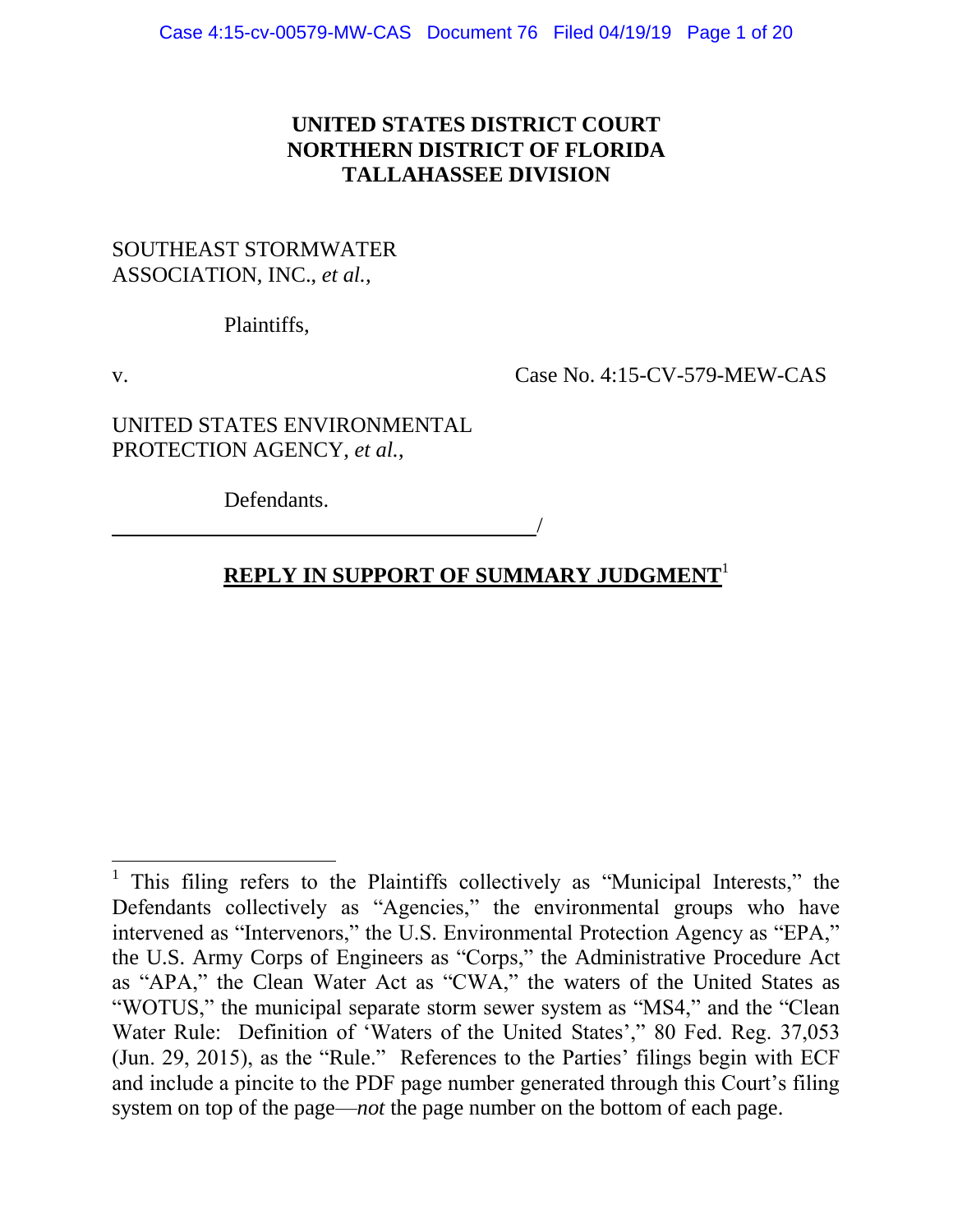# **TABLE OF CONTENTS**

| $\mathbf{I}$ . | Neither the Agencies nor the Intervenors respond to the Municipal Interests' |
|----------------|------------------------------------------------------------------------------|
| $\prod$ .      | The word "navigable" must be given some meaning consistent with the          |
| Ш.             |                                                                              |
| IV.            | The definitions of "tributary" and "adjacent" are inconsistent with Supreme  |
| V.             | The Agencies promulgated the Rule without observing procedural               |
| VI.            |                                                                              |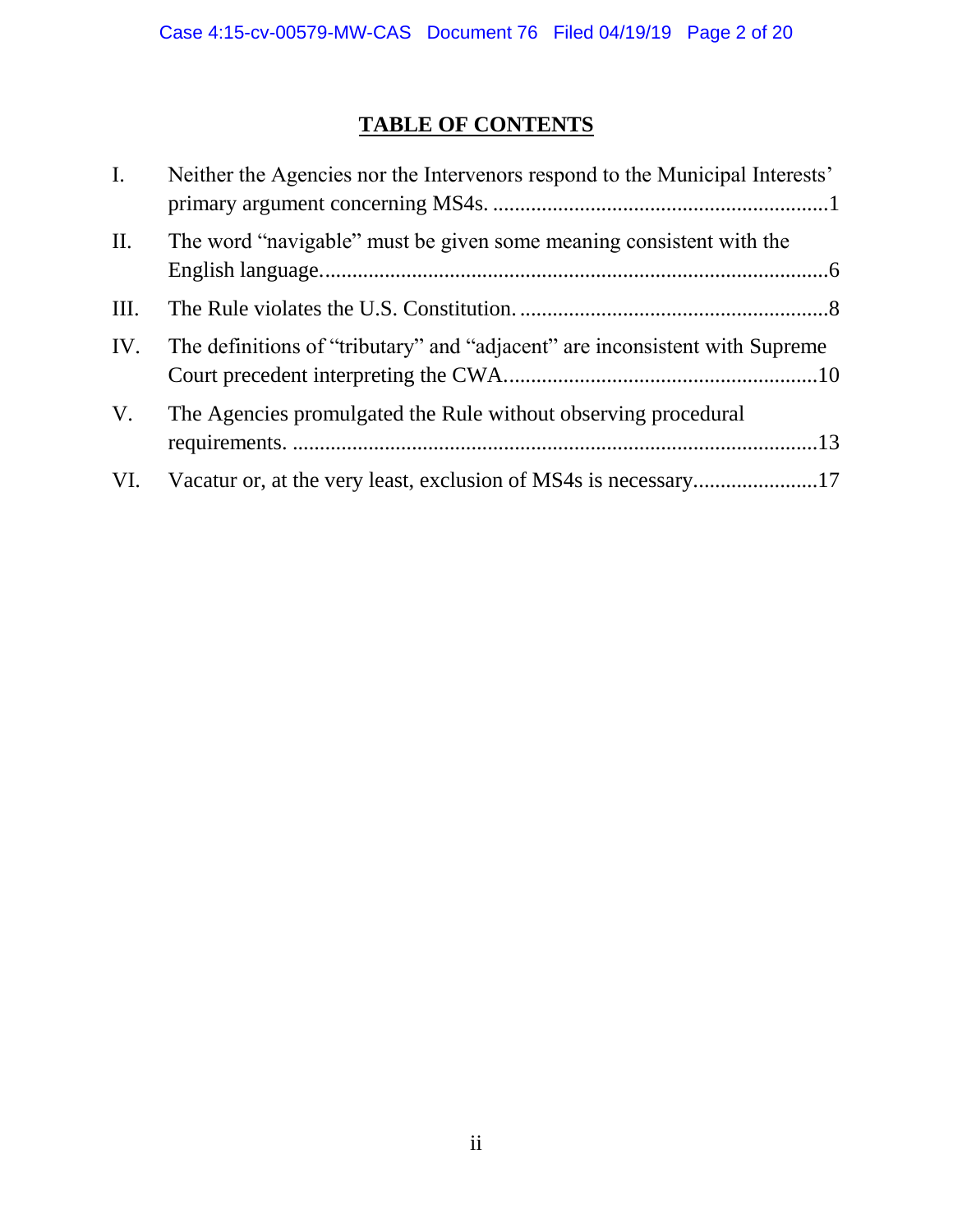### **ARGUMENT**

### *I. Neither the Agencies nor the Intervenors respond to the Municipal Interests' primary argument concerning MS4s.*

The Municipal Interests' primary argument is this: MS4s are point sources and cannot simultaneously be WOTUS. 33 U.S.C. § 1342(p). The CWA's text and structure makes point sources (which may discharge only after obtaining permits) distinct from WOTUS (waters that the permitted discharges flow into). *Rapanos v. United States,* 547 U.S. 715, 735 (2006) (plurality); 33 U.S.C. § 1362(12)(A), (14). The CWA underscores the point specifically for MS4s by requiring permits only for "discharge[s] from municipal storm sewers," not *into* MS4s. *Id.* § 1342(p)(3)(B). But the Rule fails to exclude MS4s from its definition of WOTUS. This violates the CWA's plain text because it simultaneously treats stormwater conveyances as both point sources and WOTUS, and ultimately regulates discharges *into* and *from* MS4s. Regulating discharges *into* and *from* MS4s defies not only the CWA's text but also common sense. Suddenly conveyances intended to move and treat stormwater are themselves the object of treatment, diverting municipal resources from actually "restor[ing] and maintain[ing] the chemical, physical, and biological integrity of the Nation's waters" like the Lower St. Johns River. *Id.* § 1251(a); *see also* JEA Comments. 2

<sup>&</sup>lt;sup>2</sup> EPA-HQ-OW-2011-0880-10747.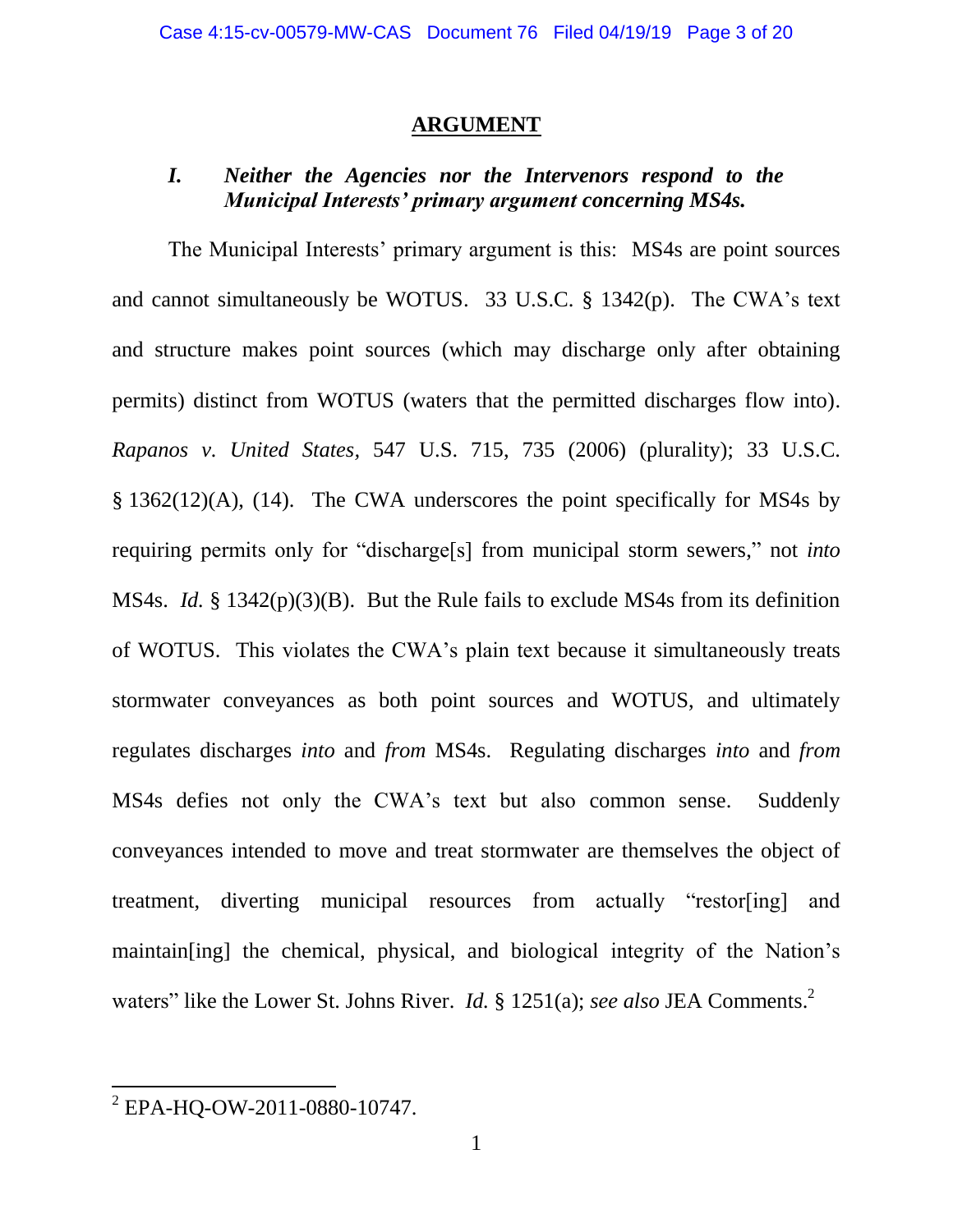#### Case 4:15-cv-00579-MW-CAS Document 76 Filed 04/19/19 Page 4 of 20

Neither the Agencies nor the Intervenors address the Municipal Interests' primary argument rooted in the CWA's text. The Agencies side-step all substantive arguments noting that these issues are "being reconsidered." ECF 73 at 3. The Intervenors say that the case "boils down to two questions: (1) is the Rule based on sound science, and (2) did the [A]gencies follow the correct procedures?" ECF 72 at 4. Not true. Statutory and constitutional constraints still matter. The Municipal Interests' primary argument is rooted in one such statutory constraint: the prohibition on simultaneously treating MS4s—point sources—as WOTUS.

At best, the Intervenors make the unremarkable point that ditches can sometimes be point sources and sometimes be WOTUS, *id.* at 21–23, but then attempt to leave this Court with the impression that point sources can simultaneously be WOTUS. *See id*. The Intervenors reference as support an exclusion of certain ditches in section  $404(f)(1)(C)$  of the CWA (33 U.S.C. § 1344(f)(1)(C)), rely on a 1975 EPA General Counsel's opinion, cite the Rule's Technical Support Document, and note that the Erie Canal is a ditch. ECF 72 at 21–22. But they overlook four important points.

*First*, the Municipal Interests are *not* concerned with ditches. The Municipal Interests are concerned with ditches and canals and swales and drains and pipes that together make up a distinct point source under the CWA: a MS4. This specific point source cannot—at the same time—be a WOTUS.

2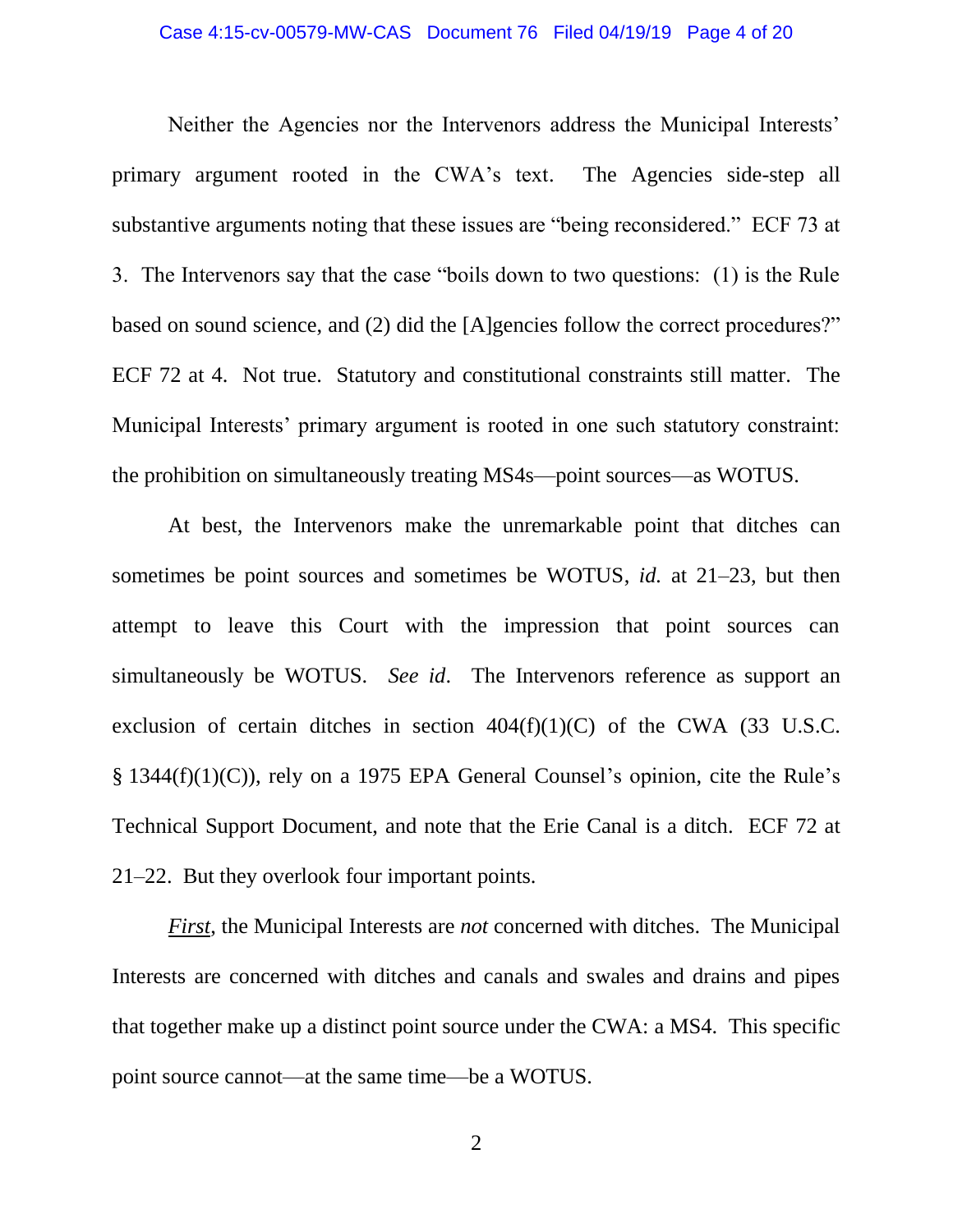### Case 4:15-cv-00579-MW-CAS Document 76 Filed 04/19/19 Page 5 of 20

In fact, until the Rule, this specific point source had not been treated as a WOTUS. Contrary to Intervenors' claims that the Rule changes little for MS4s, ECF 72 at 15, the Rule in fact covers vast portions of MS4s that have never before been deemed to be WOTUS. It does this by introducing new language regarding stormwater conveyances constructed "in dry land." 33 CFR § 328.3(b)(6). While this new language is part of the MS4-specific exclusion to WOTUS, separate and apart from the wastewater treatment exclusion, which presumably no longer applies to MS4s, the words "in dry land" drastically limits its operation.

Palm Beach County's current MS4 permit, for example, defines *all* the components of the county's stormwater management system as falling outside WOTUS jurisdiction.<sup>3</sup> The Village of Wellington's MS4 has since 1997 "define[d] WOTUS as the receiving water bodies that accept discharges from the MS4," not components of its system. $4$  Under the Rule, however, only those components of the MS4 systems constructed "in dry land"—an undefined and vague phrase would be excluded. 33 CFR § 328.3(b)(6). A generic reference to "longstanding practice," based on nothing more than a response to comments, ECF 72 at 15, does not change the fact that the entirety of these MS4 systems were never before subject to WOTUS jurisdiction. They are now. This is a drastic change. The Intervenors' "background" is thus misleading and "[un]helpful." ECF 72 at 15.

 $\overline{\phantom{a}}$ 

<sup>3</sup> EPA-HQ-OW-2011-0880-13218.

<sup>4</sup> EPA-HQ-OW-2011-0880-15654.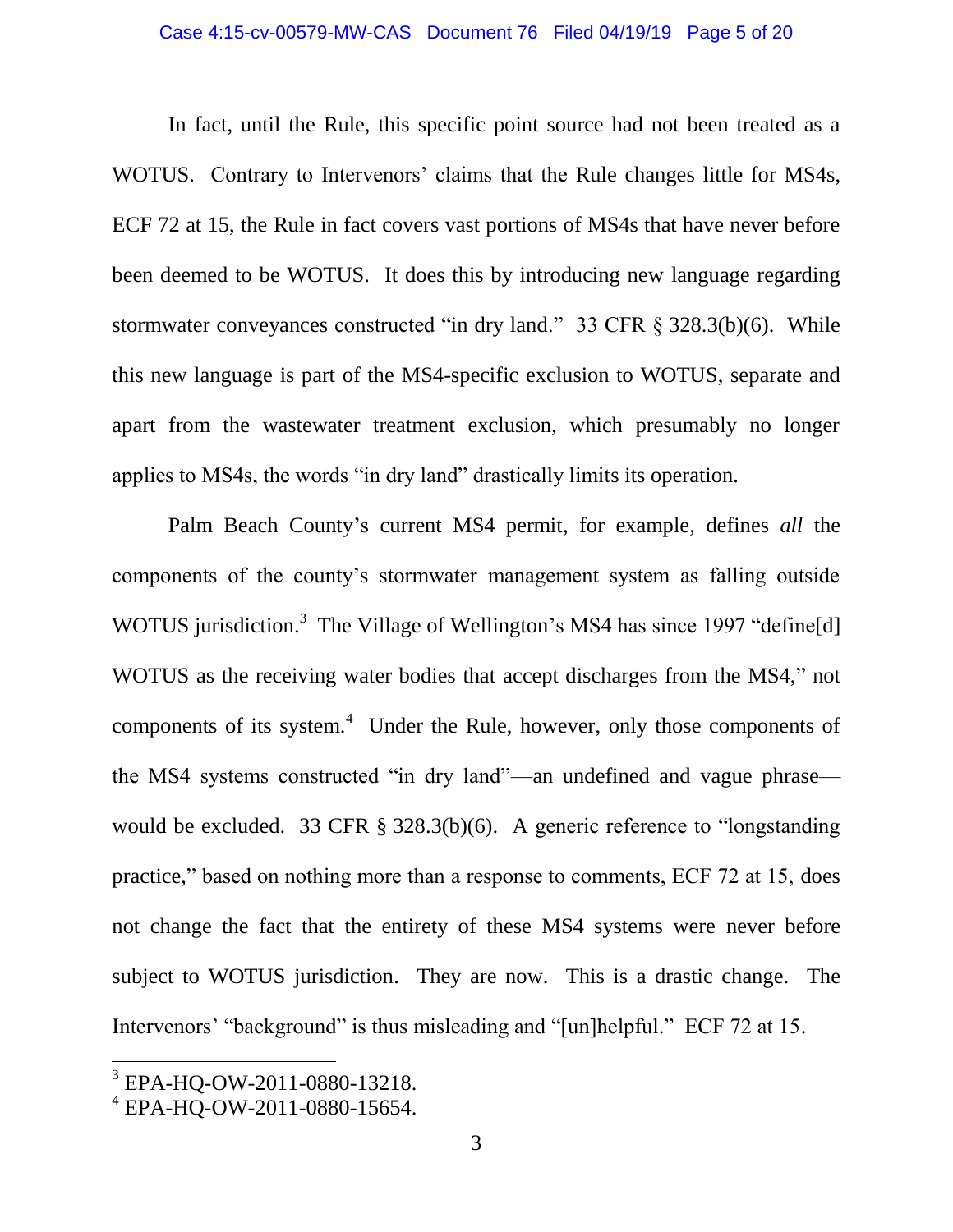*Second*, the Intervenors wrongly suggest that all ditches are point sources and that all ditches can simultaneously be point sources and WOTUS. ECF 72 at 21–22. Their reliance on section  $404(f)(1)(C)$  of the CWA is emblematic of this mistake. *Id.* at 21. Section 404(f)(1)(C) concerns an exclusion for a certain subset of ditches from the CWA's dredge and fill permitting requirements that apply in WOTUS. 33 U.S.C. § 1344(f)(1)(C). This exclusion for a certain subset of ditches does not mean that all ditches are point sources or that all ditches are WOTUS. Only ditches that are "discernable, confined and discrete conveyance[s] . . . from which pollutants are or may be discharged" are "point sources." *Id.* § 1362(14). Other ditches can be WOTUS. This is true of permanently flooded, man-made ditches used for navigation purposes. *Rapanos,* 547 U.S. at 736 n. 7 (plurality). We call such ditches canals—like the Erie Canal. The Erie Canal is a WOTUS and so point source discharges into the canal require permits; however, the Erie Canal is *not* in itself a point source and so no permits are required for discharges from the canal or from one portion of the canal to another portion. 5

*Third*, neither the 1975 EPA General Counsel's opinion nor the cases cited in the Technical Support Document require a contrary result. The opinion predates regulation of MS4s. *See* 53 Fed. Reg. 49,416 (Dec. 7, 1988). The cases support

 $\overline{\phantom{a}}$ 

 $<sup>5</sup>$  The EPA promulgated a rule in 2008 that applies to waters like the Erie Canal;</sup> the Water Transfers Rule "clarify[ied] that water transfers are not subject to regulation under the [CWA]." *Friends of the Everglades v. S. Fla. Water Mgmt. Dist.*, 570 F.3d 1210, 1219 (11th Cir. 2009) (citing 40 C.F.R. § 122.3(i)).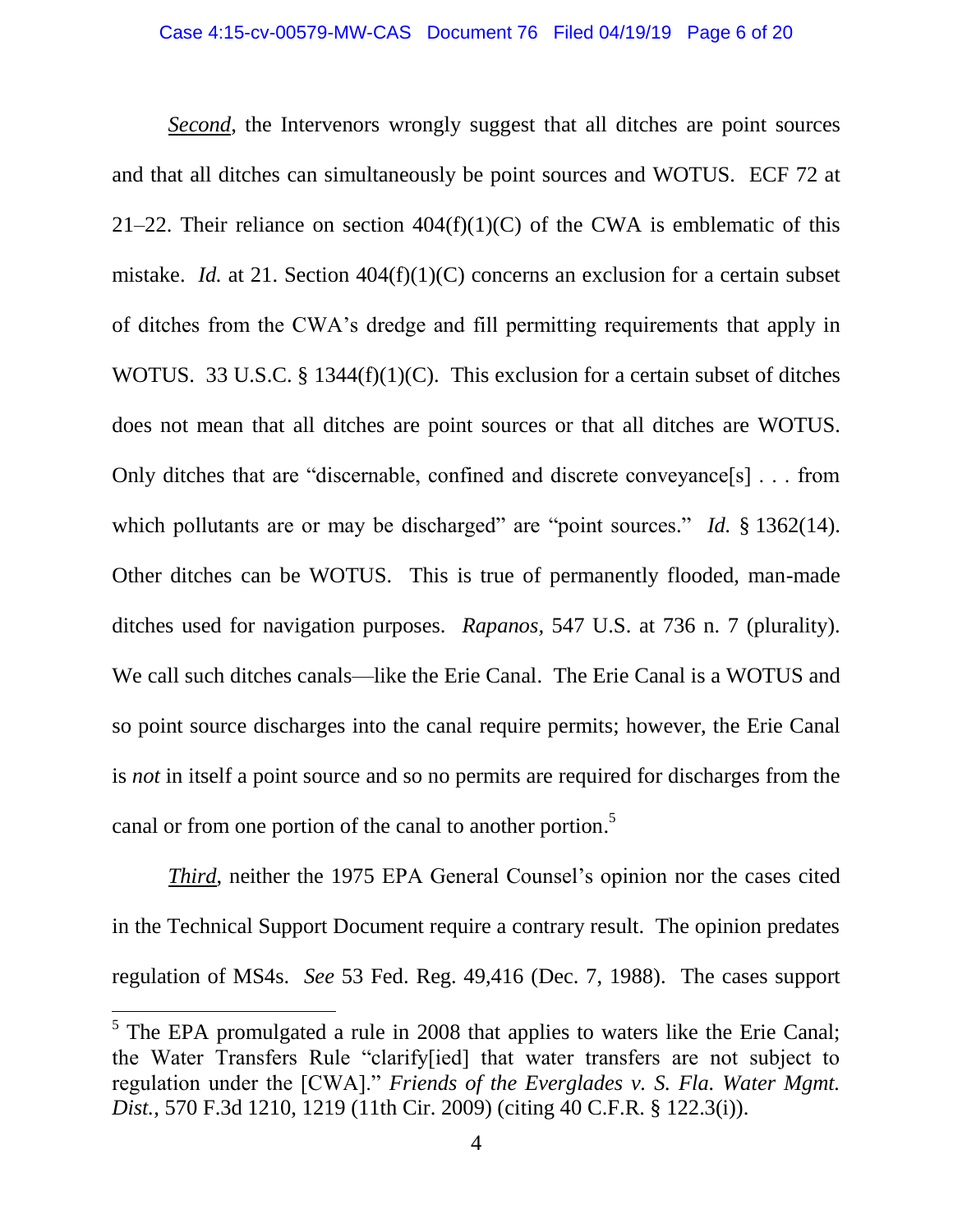### Case 4:15-cv-00579-MW-CAS Document 76 Filed 04/19/19 Page 7 of 20

only the general proposition that ditches can sometimes be point sources or sometimes be WOTUS. ECF 72 at 22.<sup>6</sup> None of the cases allow for the *same* ditch to be both a point source and a WOTUS at the *same* time.

*Finally*, there is the plain text of the CWA. The CWA defines "navigable" waters" as "waters of the United States." 33 U.S.C. § 1362(7). It defines "discharge of pollutants" as "any addition of any pollutant to navigable waters from any point source," thereby making a distinction between WOTUS and point sources. *Id.* § 1362(12)(A). The CWA doubles-down on the distinction when requiring permits only for "discharges from municipal storm sewers" into navigable waters. *Id.* § 1342(p)(3)(B). A conveyance—whether a ditch, canal, or something else—cannot simultaneously be a point source and a WOTUS; the conveyance cannot discharge into itself because that would make no sense. But the Rule ignores these statutory and logical constraints in allowing MS4s to simultaneously be treated as point sources and WOTUS. The Intervenors make no attempt to justify this violation of the CWA's text and common sense.

Thus, the Intervenors, like the Agencies, fail to respond to the Municipal Interests' primary argument—the one that requires the Agencies to exclude MS4s from the definition of WOTUS. If "[t]he maxim of the law is silence gives consent," then it seems the Agencies and Intervenors agree that, at a minimum, the

<sup>6</sup> EPA-HQ-OW-2011-0880-20869.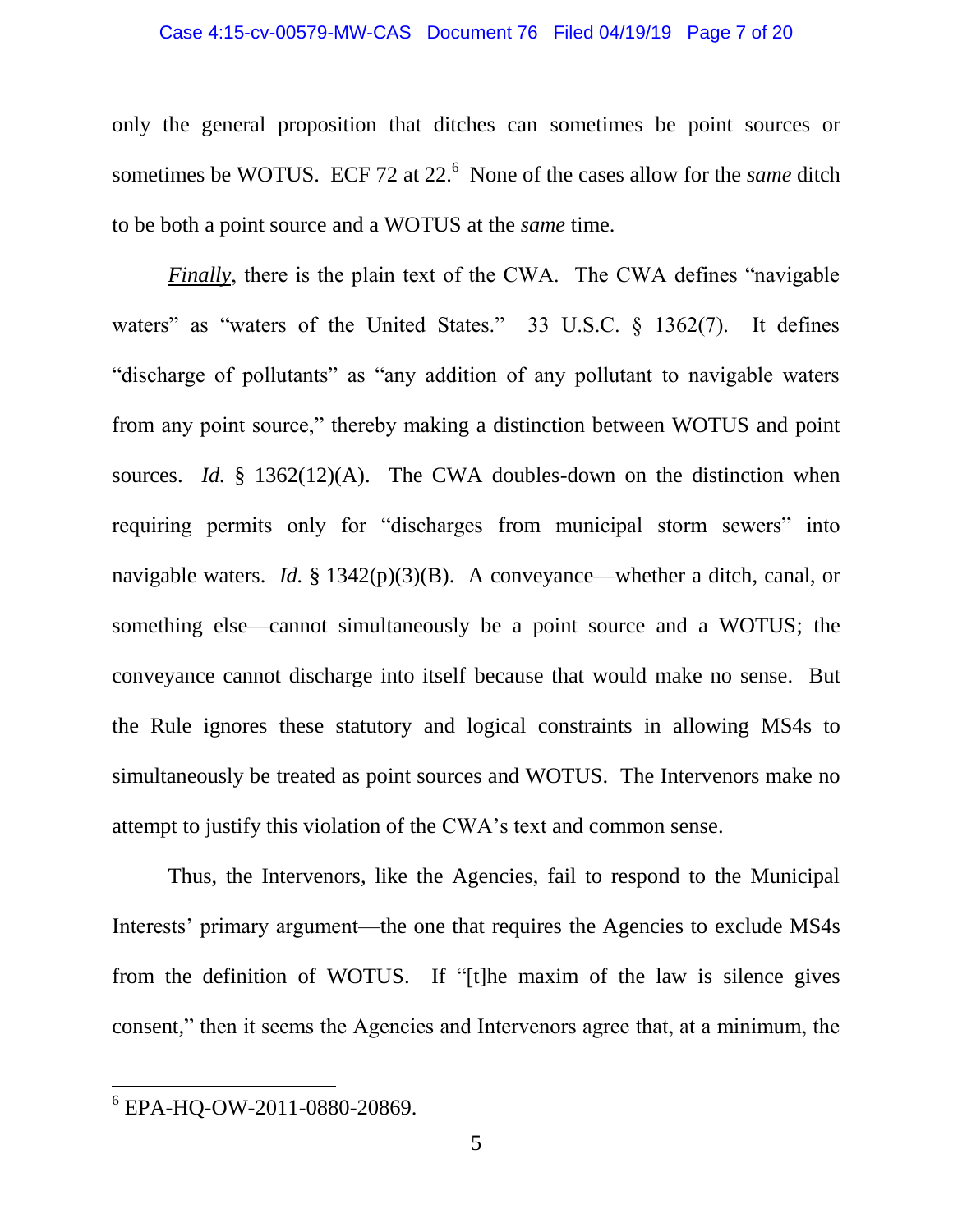Rule should have excluded MS4s from its definition of WOTUS. Robert Bolt, *A Man for All Seasons* act 2, at 88 (1962).

# *II. The word "navigable" must be given some meaning consistent with the English language.*

The Intervenors also dismiss as mere "rhetoric" the Rule's failure to give any effect to the word "navigable." ECF 72 at 18. The Intervenors rely on "peerreviewed literature" and "scientific evidence" to justify regulatory jurisdiction over dry ditches, isolated wetlands, and the like because they are in some way connected to navigable waters. *Id.* at 20. But as the Agencies recognize, neither they nor the Intervenors can rely on "environmental conclusions in place of interpreting the statutory text and other indicia of Congressional intent" to ensure that agency action remains within their "statutory authority to regulate." 83 Fed. Reg. 32,227, 32,241 (Jul. 12, 2018).

So even the broadest possible reading of the word "navigable" must avoid stretching the word beyond recognition. "[W]hat Congress had in mind as its authority for enacting the CWA" was its "power over navigation"—"over waters that were or had been navigable in fact or which could reasonably be so made." *SWANCC v. Army Corps of Eng'rs,* 531 U.S. 159, 168 n.3, 172 (2001). Justice Kennedy agreed that "the word 'navigable'" must "be given some importance." *Rapanos,* 547 U.S. at 778. The Agencies may not regulate as "navigable" waters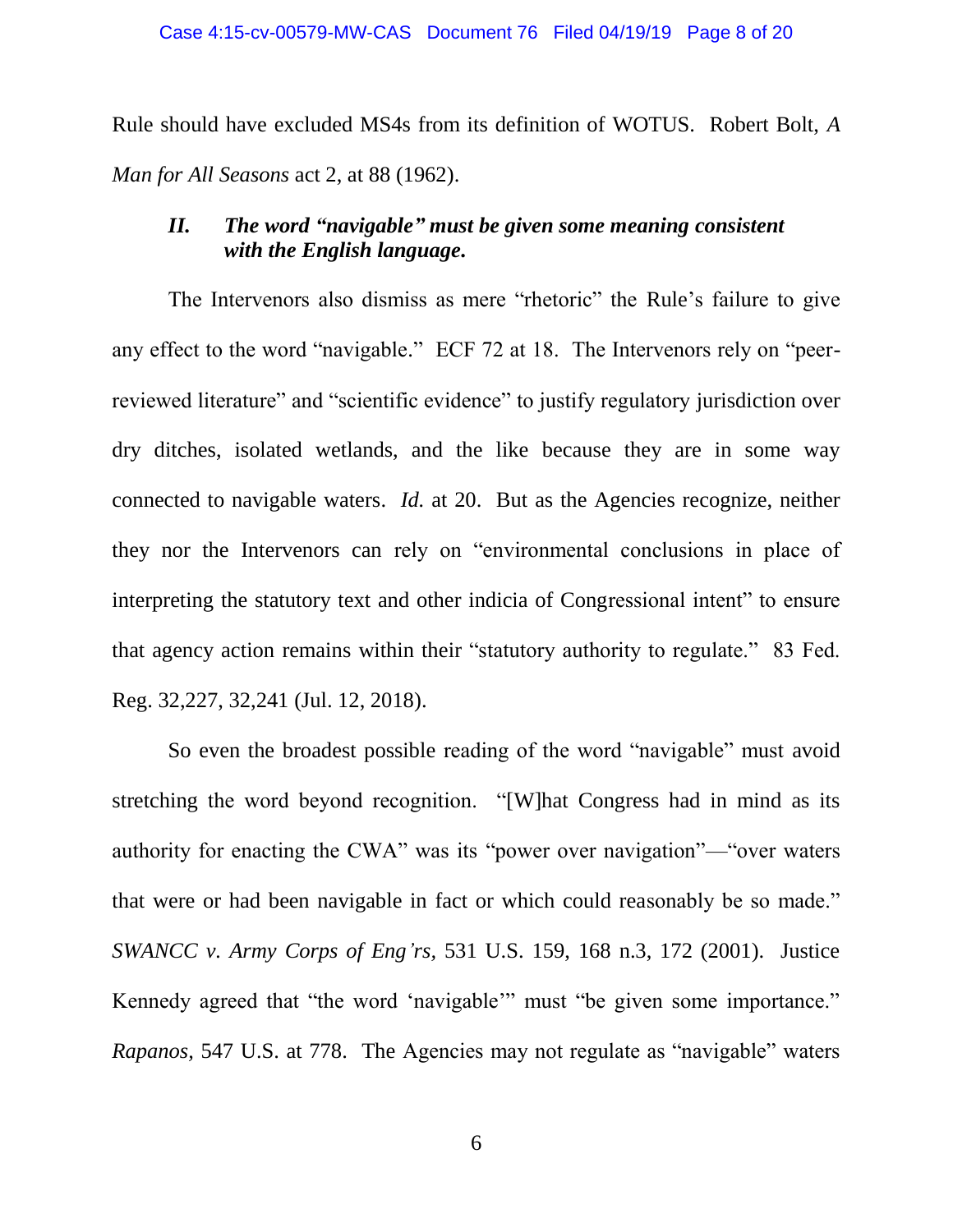"drains, ditches, and streams remote from any navigable-in-fact water" that carries "only minor water volumes toward it." *Id.* at 781.

The Rule ignores the Supreme Court's admonitions and would regulate the Dade City Canal as a WOTUS. The Dade City Canal is not "navigable" for steamboats, canoes, or paper boats.



Dade City Canal, FSA Comments, Figure 1.<sup>7</sup>

While "many a curbstone philosopher has observed [that] everything is related to everything else," Congress chose to extend federal jurisdiction only over "navigable" waters. *DeBuono v. NYSA-ILA Med. & Clinical Servs. Fund,* 520 U.S.

<sup>7</sup> EPA-HQ-OW-2011-0880-7965.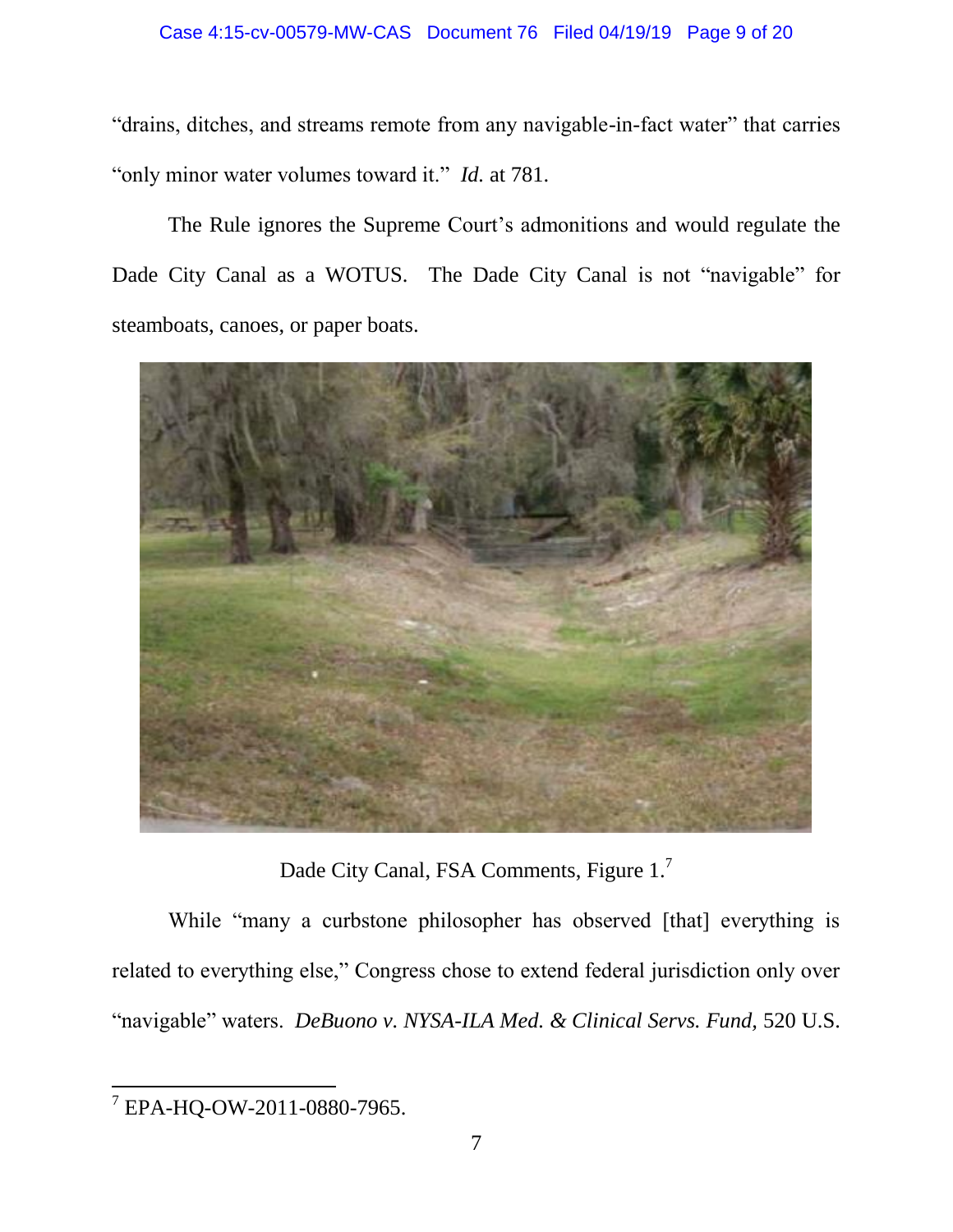#### Case 4:15-cv-00579-MW-CAS Document 76 Filed 04/19/19 Page 10 of 20

806, 813 n.7 (1997). Dismissing the word "navigable" as mere rhetoric and waving a scientific wand over any connection the word has to the English language is inconsistent with *SWANCC* and *Rapanos*. *See Georgia v. Pruitt,* 326 F. Supp. 3d 1356, 1365 (S.D. Ga. 2018) (noting that the Rule "asserts that, standing alone, a significant 'biological effect'—including an effect on 'life cycle dependent aquatic habitat[s]'—would place a water within the CWA's jurisdiction" and should thus "fail for the same reason that the rule in *SWANCC* failed").

#### *III. The Rule violates the U.S. Constitution.*

The expansive definition of "navigable" and the inclusion of the phrases such as "ordinary high water mark" and "dry land" also raise serious constitutional concerns. The former is a violation of the Commerce Clause and the latter renders the Rule void for vagueness.

*Commerce Clause—*Because the Rule applies to features that do not "substantially affect[] interstate commerce," it violates the Commerce Clause. *United States v. Lopez,* 514 U.S. 549, 559 (1995). The Intervenors' argument to the contrary is premised on the false notion that application of the significant nexus test captures only those waters that significantly affect interstate commerce. ECF 72 at 39–40. But the Rule captures much more than waters that substantially affect interstate commerce—it captures waters and features far removed from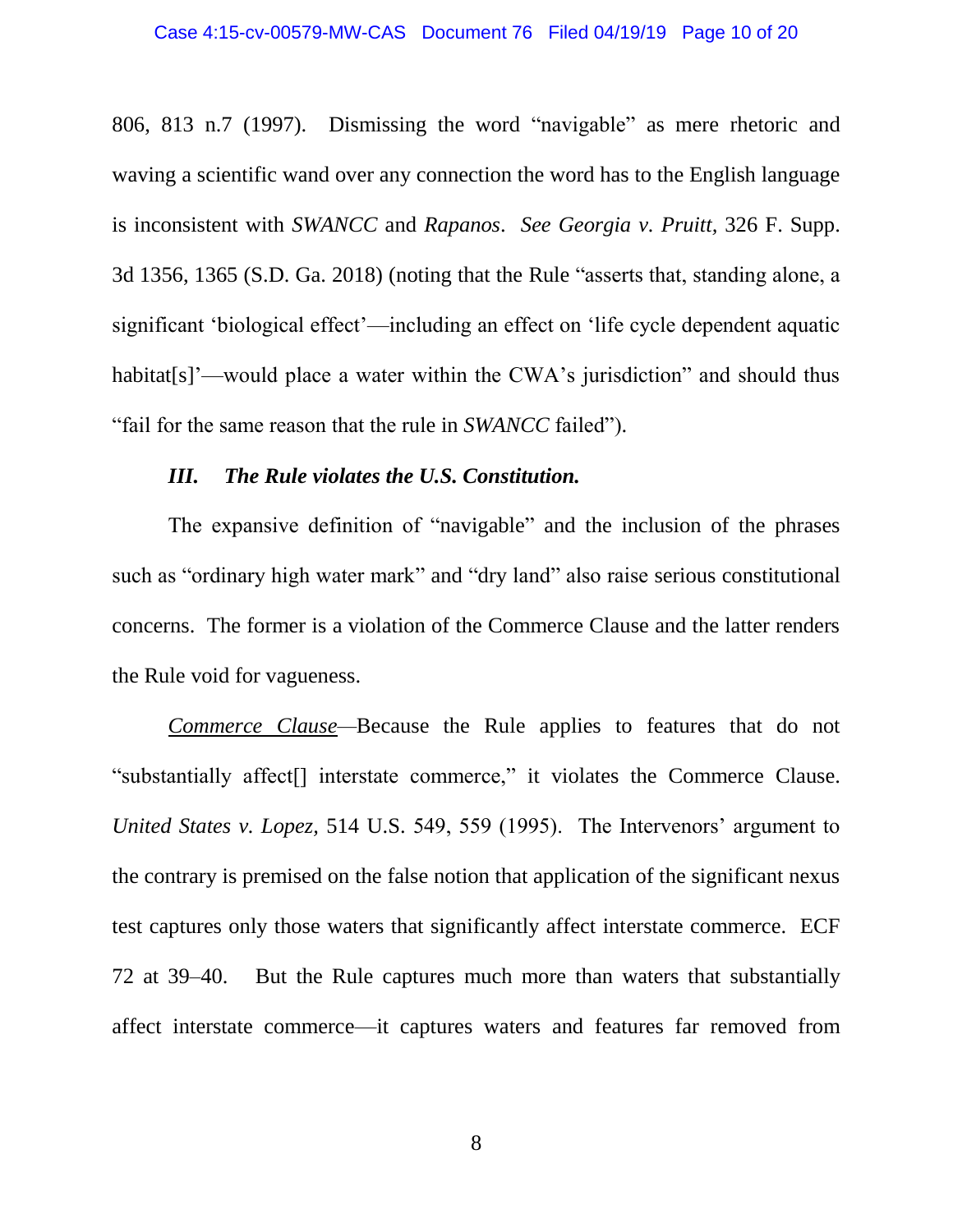### Case 4:15-cv-00579-MW-CAS Document 76 Filed 04/19/19 Page 11 of 20

navigable-in-fact waters or waters that can otherwise be used as channels of interstate commerce. This violates the Commerce Clause.

*Void for Vagueness*—What the Intervenors call "flexibility" in the Rule, ECF 72 at 43, is really an irresponsibly ambiguous set of phrases that expose the public to severe civil and criminal penalties under the CWA.

As the GAO lamented, "the difficulty and ambiguity associated with identifying" an "ordinary high water mark" means that "if [one] asked three different [Corps] district staff to make a jurisdictional determination, [one] would probably get three different assessments." GAO, *Waters and Wetlands: Corps of Engineers Need to Evaluate Its District Office Practices in Determining Jurisdiction,* GAO-04-297 at 20–22 (Feb. 2004). The Rule exacerbates the problem by allowing "[o]ther evidence, besides direct field observation" to "establish" an "ordinary high water mark." 80 Fed. Reg. at 37,076. Desktop computer models can also be "independently [used] to infer" jurisdiction where "physical characteristics" are "absent in the field." *Id.* 37,077. "Ordinary high water marks" are thus whatever a particular Corps staff member in a particular Corps office says on a particular day.

The phrase "dry land" fares no better. We are told that "because [something] lacks water at a given time" does not make it "dry land." 80 Fed. Reg.

9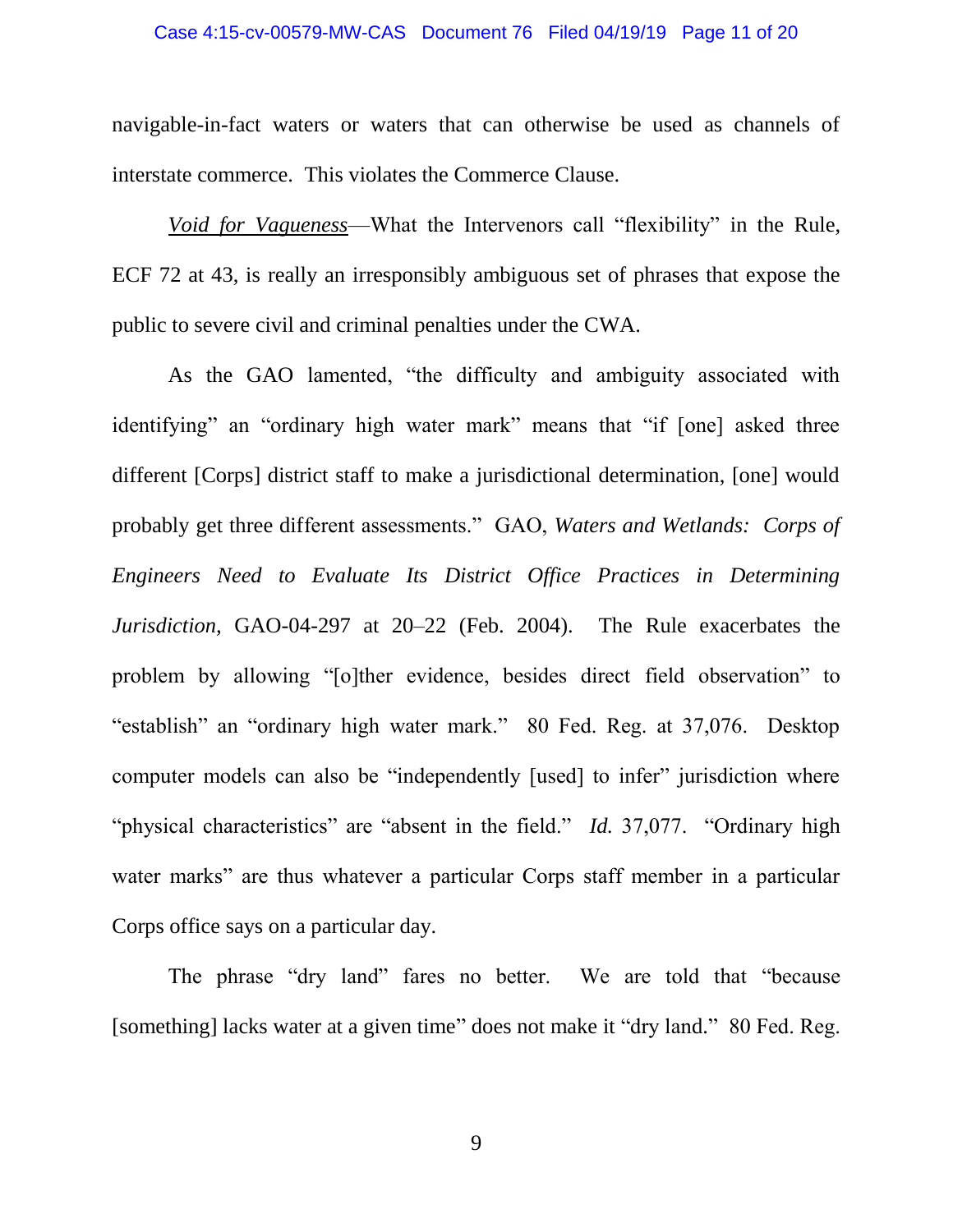at 37,098. The definition of "dry land" also changes based on "geographic and regional variability." *Id.* So we are left to wonder what "dry land" actually means.

Guessing at the meaning of words and phrases to avoid liability or relying on the benevolence of some bureaucrat to avoid liability are the very things the void for vagueness doctrine is designed to prevent. *See FCC v. Fox Television Stations, Inc.,* 567 U.S. 239, 254 (2012).

## *IV. The definitions of "tributary" and "adjacent" are inconsistent with Supreme Court precedent interpreting the CWA.*

The Intervenors' defense of the definitions of "tributary" and "adjacent" again masks an inconsistency with statutory text as merely a reliance on what the Intervenors call "scientific evidence." ECF 72 at 23–27.

*Tributaries—*The Rule depends on "ordinary high water marks" with "bed and banks" between them to make a tributary jurisdictional. ECF 69 at 29. This allows for the Rule to assert jurisdiction over "remote" and "minor" features with only "minor" connections to navigable waters—features like the Dade City Canal—that, "in many cases," are "little more related to navigable-in-fact waters than were the isolated ponds held to fall beyond the Act's scope in *SWANCC*." *Rapanos,* 547 U.S. at 781–82 (Kennedy, J., concurring). This violates the statute.

The Intervenors respond by parroting the Agencies' comment that ordinary high water marks, bed, and banks are only created when water flows at a "substantial enough . . . volume or power." ECF 72 at 27. The Intervenors further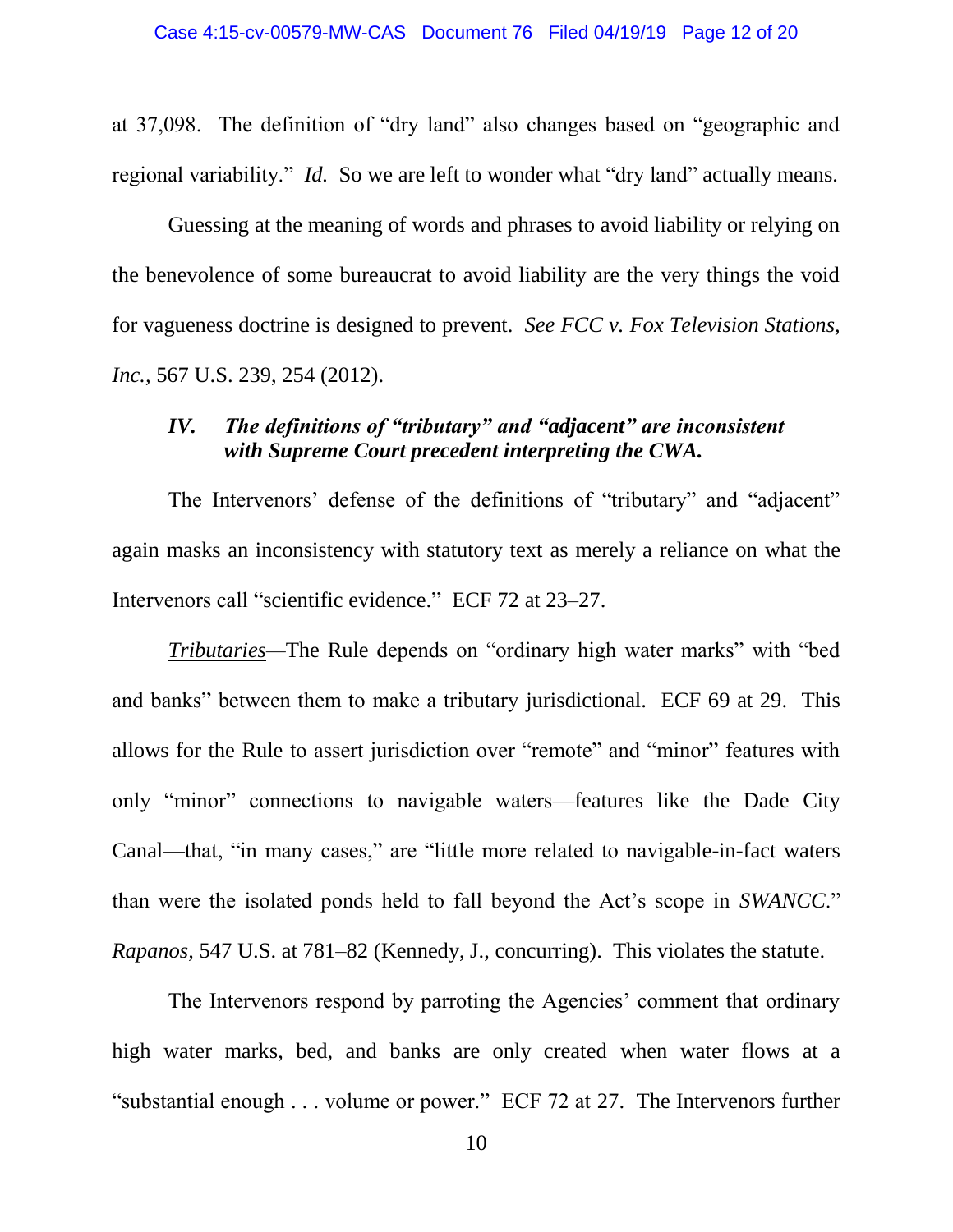state that "[n]either Justice Kennedy nor the litigants in *Rapanos* had the benefit of more than 1,200 peer-reviewed scientific publications and hundreds of pages of technical support to identify which waters have a significant nexus to traditional navigable waters." *Id.* at 25 n.7. Ignore for a moment the ample peer-reviewed scientific evidence and six Corps studies that refute this point.<sup>8</sup> Defining jurisdictional tributaries by physical characteristics alone is still antithetical to Justice Kennedy's opinion in *Rapanos.* Try as they might, refer as they may to their favorite scientific studies, the Intervenors still cannot show that the definition of "tributary" is consistent with the statutory meaning as elucidated by the Supreme Court. *See Georgia*, 326 F. Supp. 3d at 1365 (discussing "tributary").

*Adjacent—*The Intervenors' defense of "adjacent" waters having a "significant nexus" to traditional navigable waters follows a similar theme and suffers from a similar flaw. ECF 72 at 24–27, 30–34. Justice Kennedy rejected the idea that mere adjacency to a tributary could be "the determinative measure" of whether a wetland was "likely to play an important role in the integrity of an aquatic system comprising navigable waters as traditionally understood." *Rapanos,* 547 U.S. at 781. In fact, Justice Kennedy voted to vacate the assertion of jurisdiction over wetlands supposedly "adjacent" to a ditch that indirectly fed into a navigable lake. *Id.* at 764. While claiming that the science now supports the

<sup>8</sup> EPA-HQ-OW-2011-0880-13951; EPA-HQ-OW-2011-0880-14135.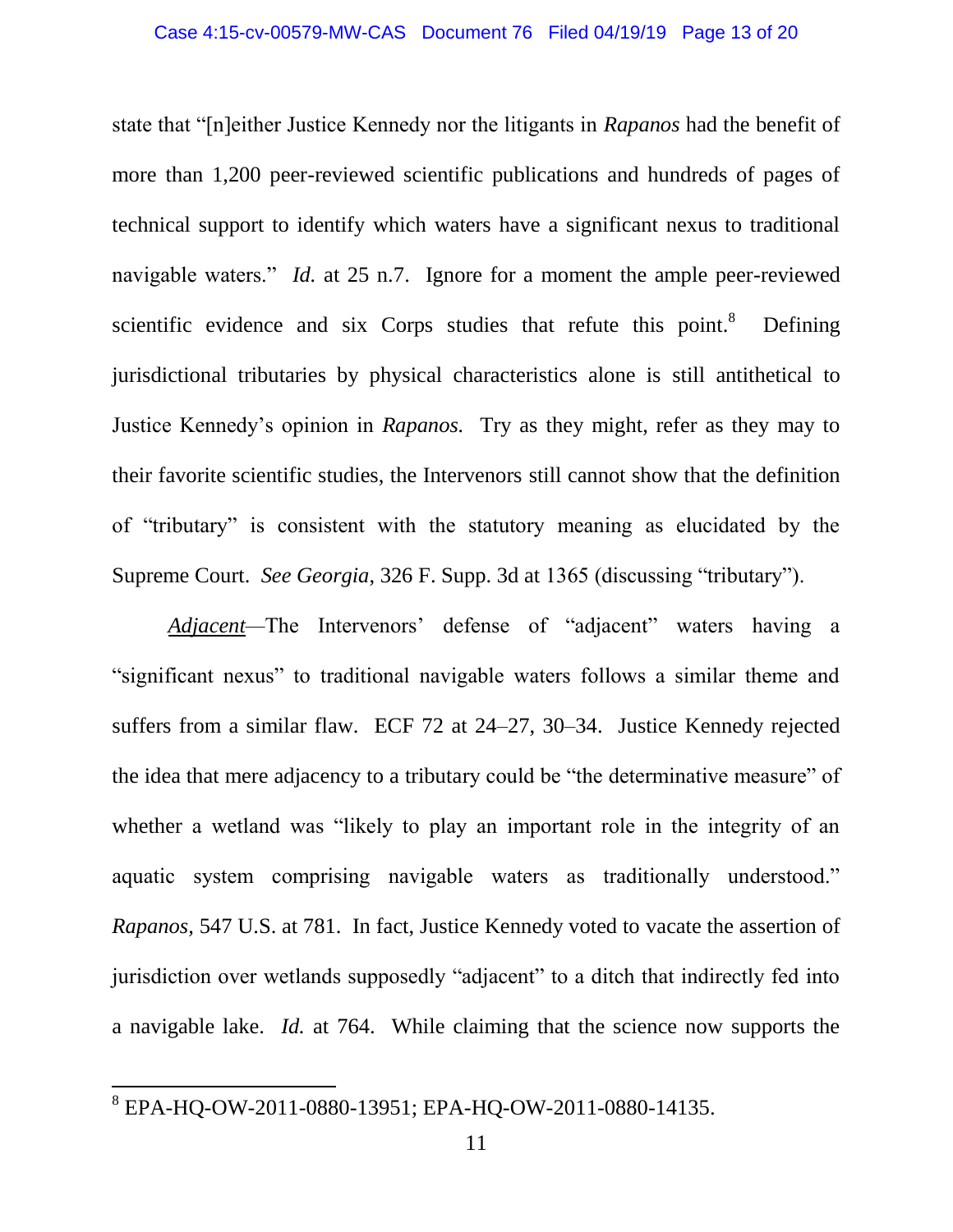#### Case 4:15-cv-00579-MW-CAS Document 76 Filed 04/19/19 Page 14 of 20

very thing vacated earlier, the Intervenors do not actually point to any scientific materials showing that mere adjacency to certain categories of covered features, like the Dade City Canal, establish a significant nexus to navigable waters.

Defense of the adjacency thresholds miss the mark as well. Under the Rule, waters and features within 100 feet of a traditional navigable water or, *inter alia*, a tributary, are jurisdictional. 33 C.F.R.  $\S$  328.3(c)(2)(i). Waters or features within the 100-year floodplain of a jurisdictional water and within 1,500 feet of that water are also jurisdictional. *Id.* § 328.3(c)(2)(ii). While the record justifies a general need to protect floodplains or features in close proximity to navigable waters, ECF 72 at 31–32, the Intervenors can cite to no justification for the specific distance thresholds or offer an explanation for why a 50-year or 500-year floodplain is any better or worse. That is a critical flaw. An agency "may not pluck a number out of thin air" and say that that number is reasonable because it is reasonable. *WJG Tel. v. FCC,* 675 F.2d 386, 388–89 (D.C. Cir. 1982).

Even the Intervenors concede that "[w]hen a line has to be drawn . . . the figure selected by the agency [must] reflect[] its *informed discretion*." ECF 72 at 33 (quoting *WJG,* 675 F.2d at 389 (emphasis added)). In *WJG* the agency justified the line it drew as an appropriate means of balancing the agency's "conflicting desires" to provide maritime radio service without stifling competition. *Id.* Here the Agencies provide no justification. There is no information, scientific or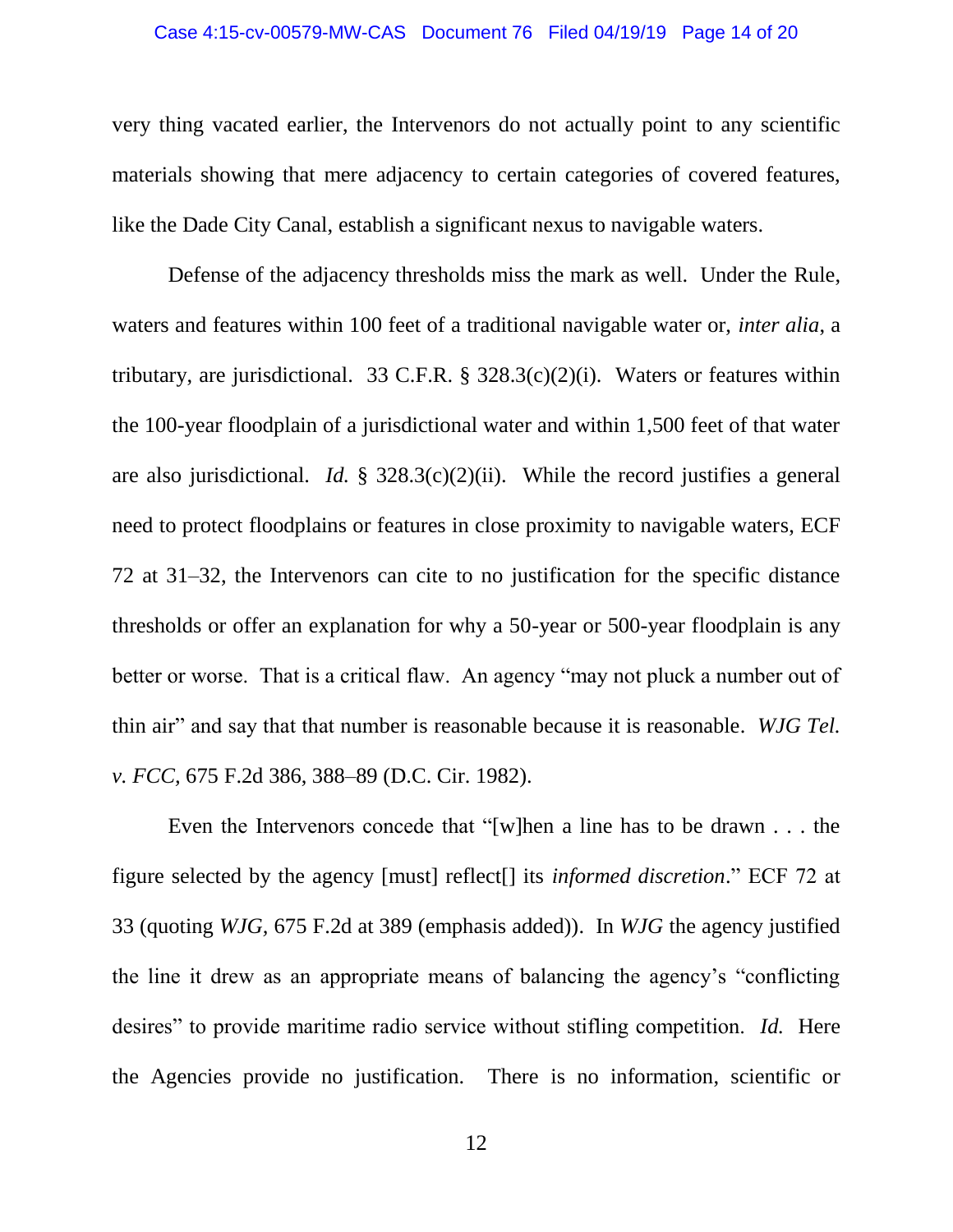otherwise, to judge what informed their discretion. All we have is a generic statement about the need to regulate waters and features in floodplains.

# *V. The Agencies promulgated the Rule without observing procedural requirements.*

*Logical Outgrowth—*The adjacency thresholds together with the Final Connectivity Report<sup>9</sup> reflect some of the most drastic changes made between the proposed and final rules. The Agencies and Intervenors suggest that these drastic changes were justified because the final rule was a logical outgrowth of the proposal and therefore gave the public an adequate opportunity to participate in the rulemaking process. ECF 72 at 34–36. The logical outgrowth test, however, cannot save a rule where "interested parties would have had to divine [the Agencies'] unspoken thoughts." *CSX Transp. v. Surface Transp. Bd.,* 584 F.3d 1076, 1080 (D.C. Cir. 2009).

Consider the adjacency thresholds. The Agencies claim that they provided sufficient notice of their intent by noting "their intent to . . . define the lateral reach" of the term. ECF 73 at 18 (quoting 79 Fed. Reg. at 22,207). But that is not what the agencies said:

*The agencies therefore request comment on whether there are other reasonable options for providing clarity . . . Options could include* asserting jurisdiction over all waters connected through a shallow subsurface hydrologic connection or confined surface hydrologic connection regardless of distance; asserting jurisdiction over adjacent

<sup>&</sup>lt;sup>9</sup> EPA-HQ-OW-2011-0880-20858.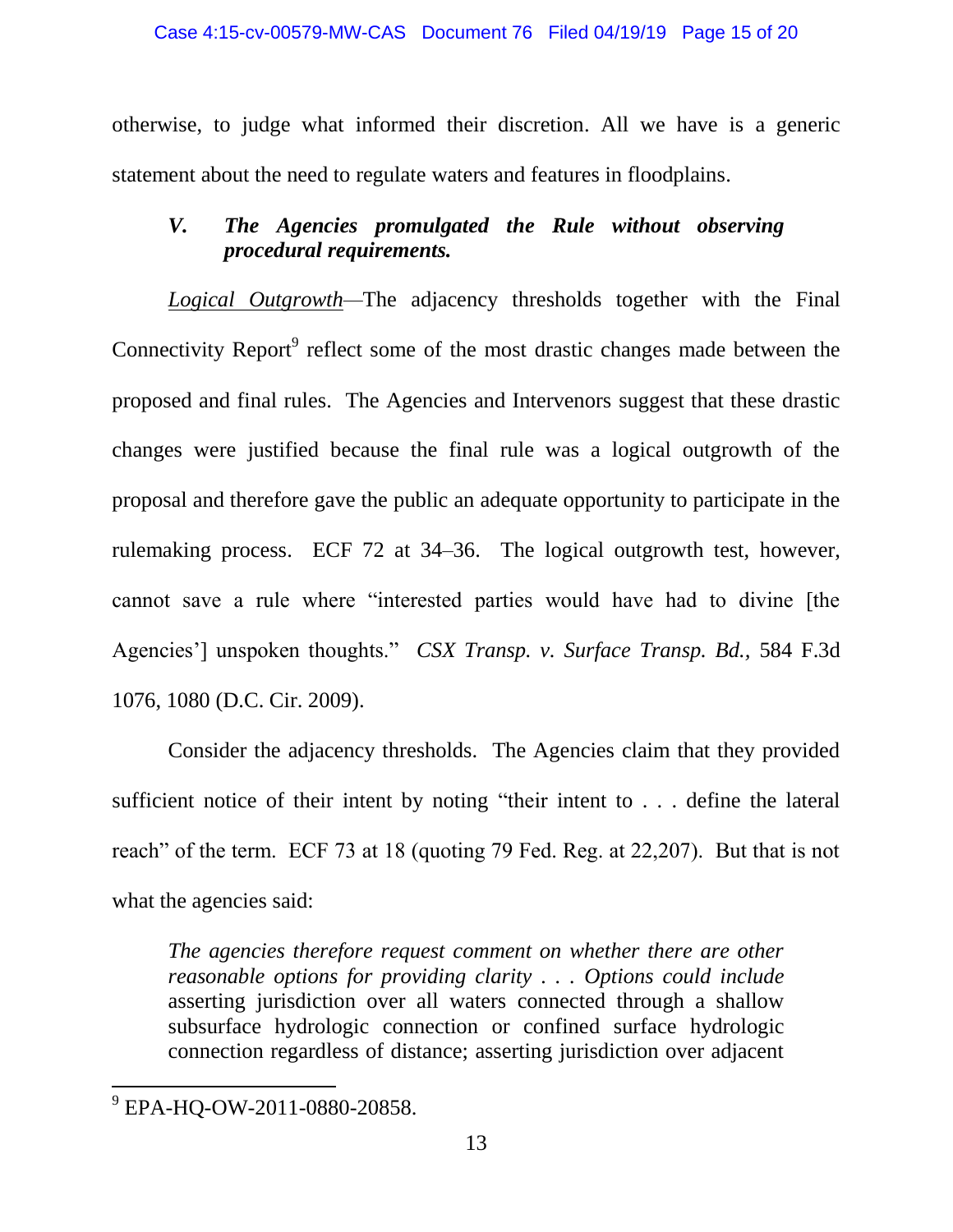waters only if they are located in the floodplain or riparian zone of a jurisdictional water; considering only confined surface connections but not shallow subsurface connections for purposes of determining adjacency; or *establishing specific geographic limits* for using shallow subsurface or confined surface hydrological connections as a basis for determining adjacency, including, for example, distance limitations based on ratios compared to the bank-to-bank width of the water to which the water is adjacent. The agencies note that under the proposed Rule any waters not fitting within  $(a)(1)$  through  $(a)(6)$  categories would instead be treated as "other waters."

#### 79 Fed. Reg. at 22,208 (emphases added).

"[G]eographical limits" were one of several possibilities to better define the lateral reach. *Id.* Read in context, the Agencies appeared to be asking whether geographical limits should be used, how such limits should be selected, or which geographical features should be selected. There was no mention whatsoever of using numeric distances; "feet" were not mentioned at all in the proposed rule, *see id.*, but mentioned 189 times in the final rule. 80 Fed. Reg. 37,053. Descriptions devoid of "sufficient detail or rationale" fail to provide the necessary notice. *Horsehead Res. v. Browner,* 16 F.3d 1246, 1268 (D.C. Cir. 1994). As do "bootstrap arguments predicating notice on public comments alone." *Id*.

Citing cases like *City of Waukesha v. EPA,* 320 F.3d 228 (D.C. Cir. 2003), the Agencies and Intervenors also argue that they did not need to provide precise numeric limits in any proposed rule. ECF 73 at 18–21; ECF 72 at 36. That misses the point. While a precise number was not required, the Agencies had to tell the public that numeric limits were on the table. EPA did just that in *City of Waukesha*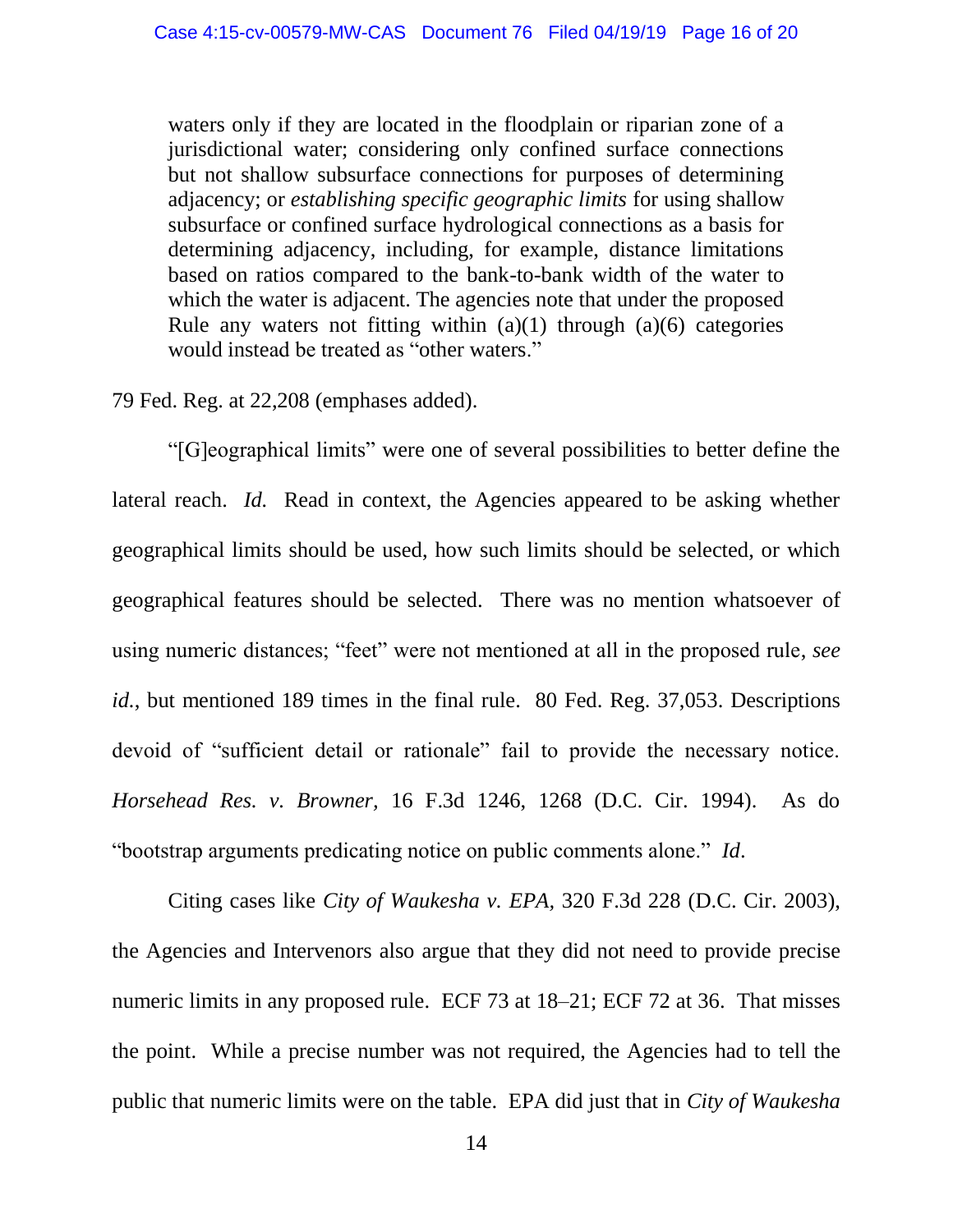#### Case 4:15-cv-00579-MW-CAS Document 76 Filed 04/19/19 Page 17 of 20

when putting the public on notice that limits of 20, 40, or 80 micro grams per liter for naturally occurring uranium were being considered before settling on 30 as the relevant threshold. 320 F.3d at 232. The Agencies did not do that here.

The Final Connectivity Report<sup>10</sup> suffers from similar flaws. The Agencies say that the final report "simply clarified and expanded upon concepts and topics in the Draft Science Report," the public does not have a right to comment on every bit of information that informs an agency's actions, and the public would not have provided different comments because the final report simply revised previously discussed approaches rather than recommending new ones. ECF 73 at 24. The Intervenors agree. ECF 72 at 36–39.

It is beyond dispute, however, that the Final Connectivity Report cited 349 scientific and academic sources that were not included in the earlier draft report, including 36 sources published between when the draft and final reports were issued. Compare Draft Connectivity Report<sup>11</sup> with Final Connectivity Report.<sup>12</sup> If scientific evidence is the key to defending the Rule as the Intervenors suggest, ECF 72 at 4, then surely being able to comment on the scientific underpinnings of a controversial part of the Rule is essential. *See Am. Radio Relay League, Inc. v. FCC,* 524 F.3d 227, 237 (D.C. Cir. 2008) ("[S]tudies upon which an agency relies

 $\overline{\phantom{a}}$ 

<sup>10</sup> EPA-HQ-OW-2011-0880-20858.

<sup>&</sup>lt;sup>11</sup> EPA-HO-OW-2011-0880-0004.

<sup>&</sup>lt;sup>12</sup> EPA-HO-OW-2011-0880-20858.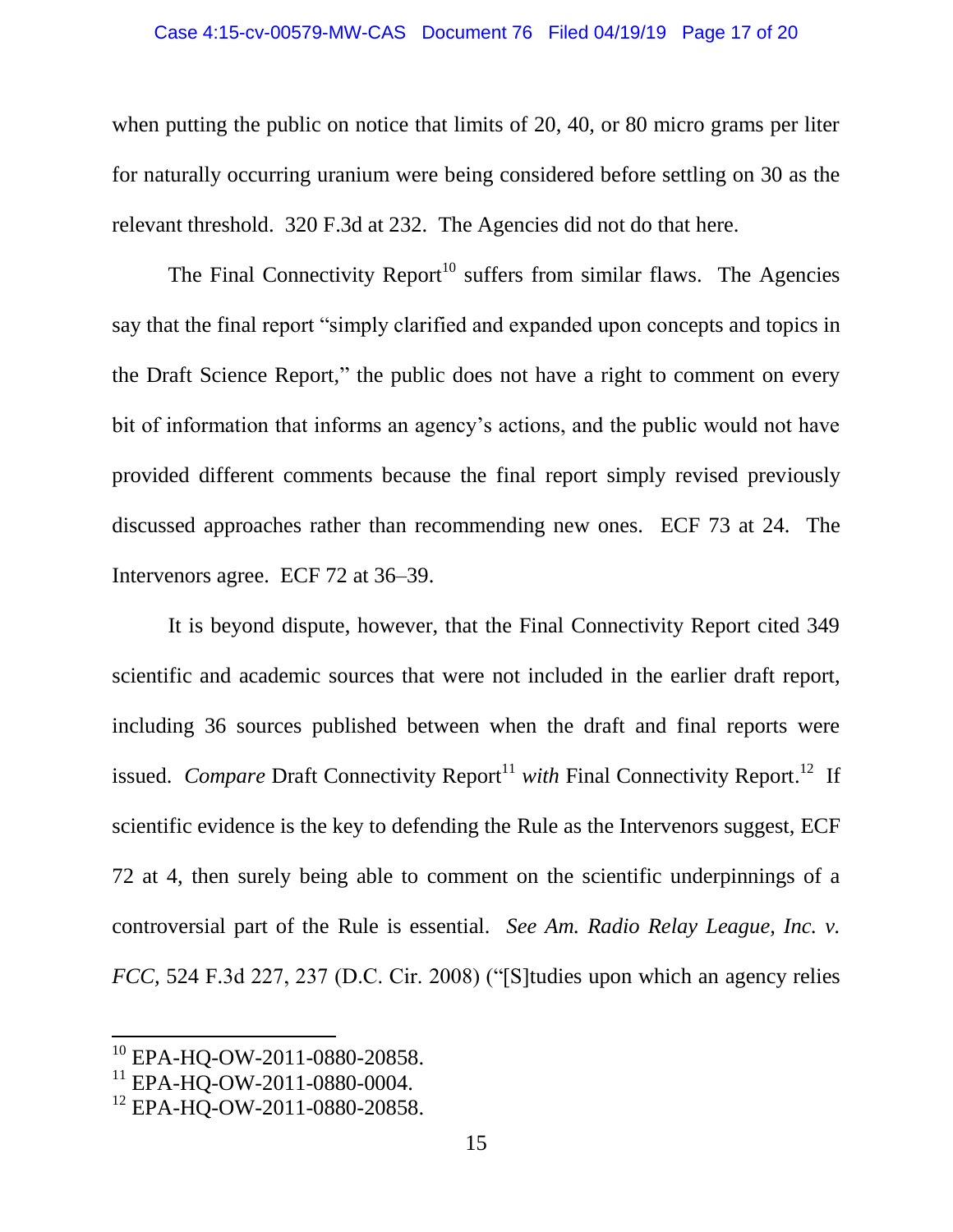#### Case 4:15-cv-00579-MW-CAS Document 76 Filed 04/19/19 Page 18 of 20

in promulgating a rule must be made available during the rulemaking in order to afford interested persons meaningful notice and an opportunity to comment"); *United States v. Nova Scotia Food Prods. Corp.,* 568 F.2d 240, 252 (2d Cir. 1977) ("One cannot ask for comment on a scientific paper without allowing the participants to read the paper.").

With an opportunity to comment the public could have dissuaded or helped the Agencies fine-tune the *new* continuum-based approach to analyzing the connectivity of particular "[d]imensions." Report  $1-4$ .<sup>13</sup> The public could also have helped persuade the Agencies to judge "significant nexus" in a clearer, binary manner rather than as a gradient. But the public never had a chance to comment on the report that "provide[d] much of the technical basis for the [R]ule." 80 Fed. Reg. at 37, 057.

*Closed Mind—*Failure to adhere to the Anti-Lobbying Act highlights an additional procedural flaw with the Rule. In arguing that Act does not create a private cause of action, the Agencies and Intervenors miss the point. ECF 72 at 45; ECF 73 at 24–26. Regardless of whether there exists a private cause of action, the Agencies' failure to adhere to the statutory requirements showed a closed mind. The APA and fundamental due process entitle the Municipal Interests to a decisionmaker who listens and considers—not one who has pre-judged the issues.

<sup>&</sup>lt;sup>13</sup> EPA-HQ-OW-2011-0880-20858.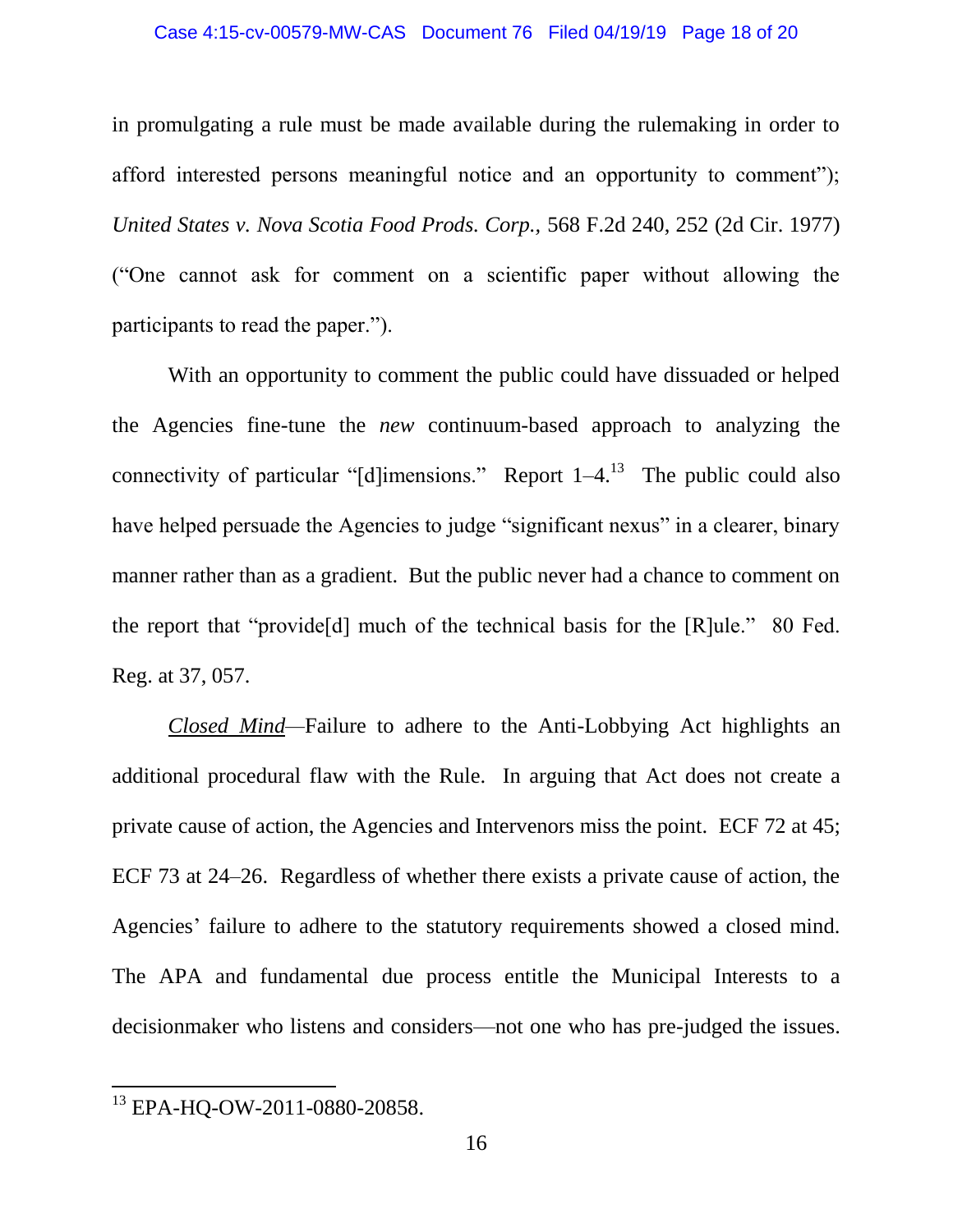*See Iowa League of Cities v. EPA,* 711 F.3d 844, 871 (8th Cir. 2013) (requiring "fairness and transparency" under the APA).

*Economic Impact*—The inaccurate and misleading economic certification for purposes of the Regulatory Flexibility Act similarly casts a dark pall over the rulemaking process. "[A] reviewing court should consider the regulatory flexibility analysis as part of its overall judgment [concerning] whether a rule is reasonable and may, in an appropriate case, strike down a rule because of a defect in the flexibility analysis." *Small Refiner Lead Phase-Down Task Force v. EPA,*  705 F.2d 506, 539 (D.C. Cir. 1983).

#### *VI. Vacatur or, at the very least, exclusion of MS4s is necessary.*

The Agencies take no position on the substance of the Rule. The Intervenors attempt to fill the gaps and attempt to clothe themselves in the deference to which the Agencies may have been entitled. But no level of deference can save a Rule that violates statutory text or constitutional constraints. The Rule should be vacated. At the very least, the MS4s should be excluded.